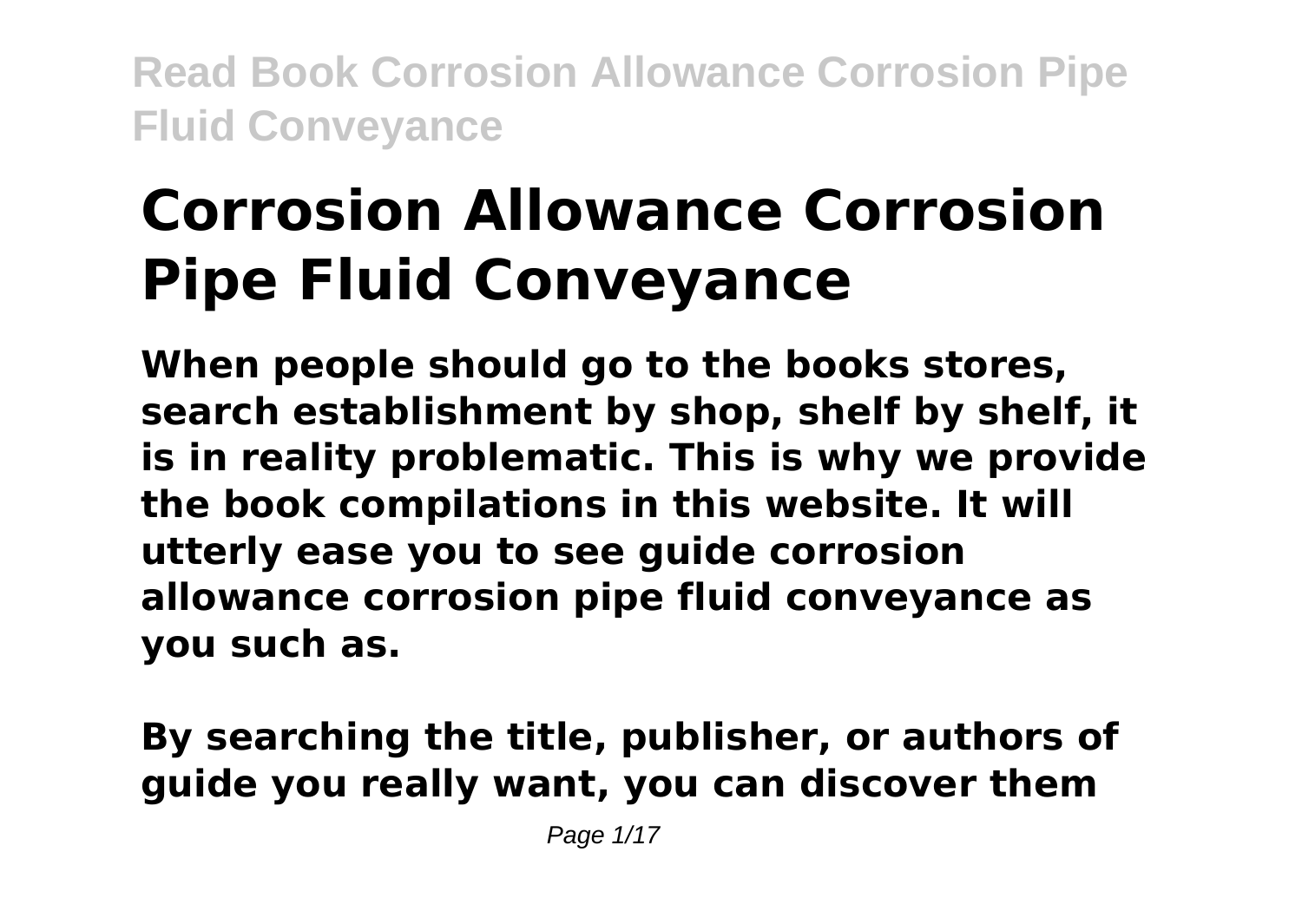**rapidly. In the house, workplace, or perhaps in your method can be all best area within net connections. If you plan to download and install the corrosion allowance corrosion pipe fluid conveyance, it is unquestionably easy then, back currently we extend the colleague to purchase and create bargains to download and install corrosion allowance corrosion pipe fluid conveyance so simple!**

**The free Kindle books here can be borrowed for 14 days and then will be automatically returned to the owner at that time.**

Page 2/17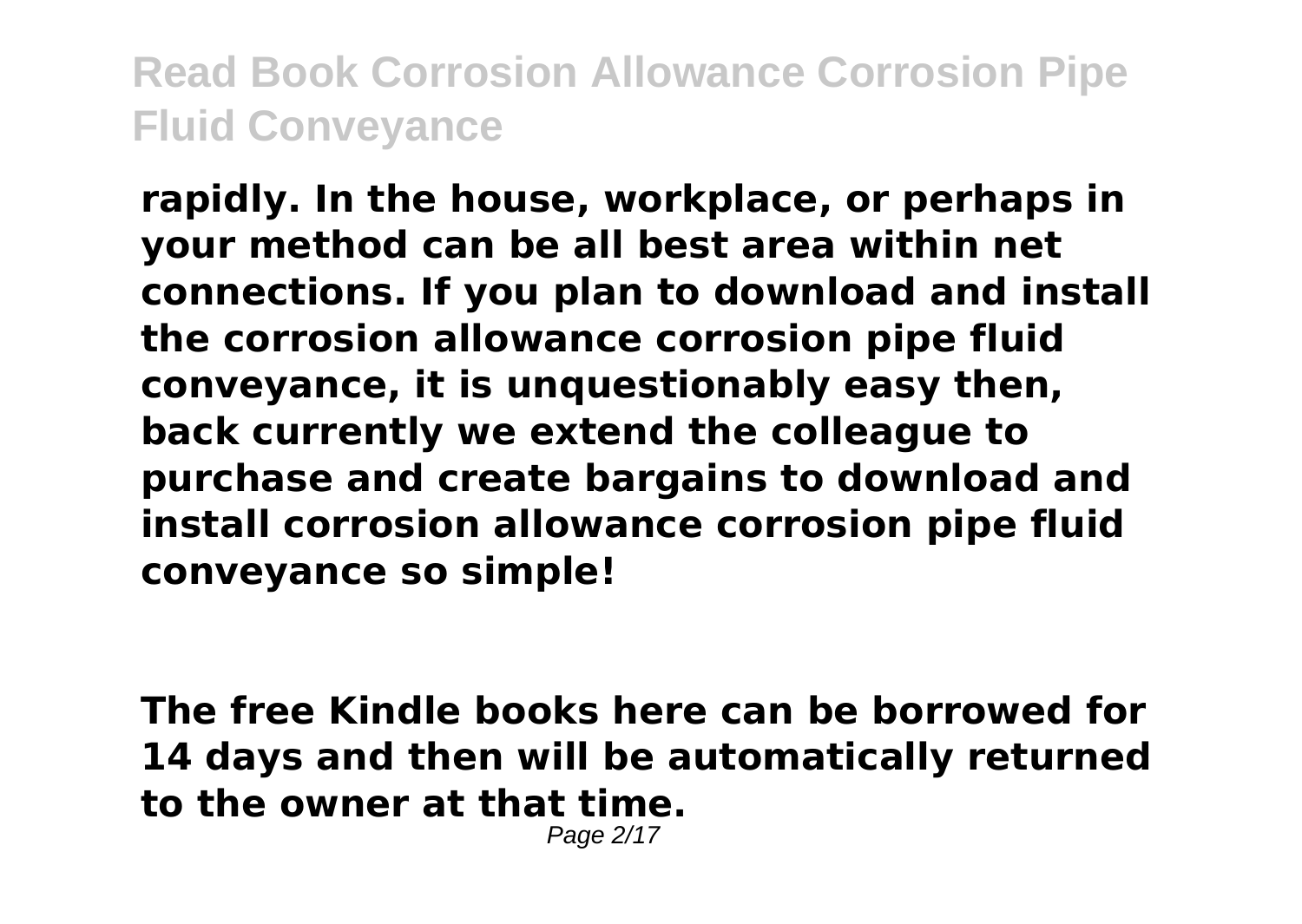#### **Mill tolerance and Piping Stress Analysis | PED – Piping ...**

**if a Pipe corrodes at a Rate of 0.02 inches per year you will provide corrosion allowance of maybe a 0.5 inch. That means if in one year the Pipe gets corroded 0.02 inches then in 25 Years it will get corroded up to 0.5 inches. So if the pipe required is of 1 inch thickness we will specify 1.5 inches for the above example.**

**Materials - Corrosion and Corrosion Allowance Theoretically, it is required zero corrosion allowance. However, when i go through some** Page 3/17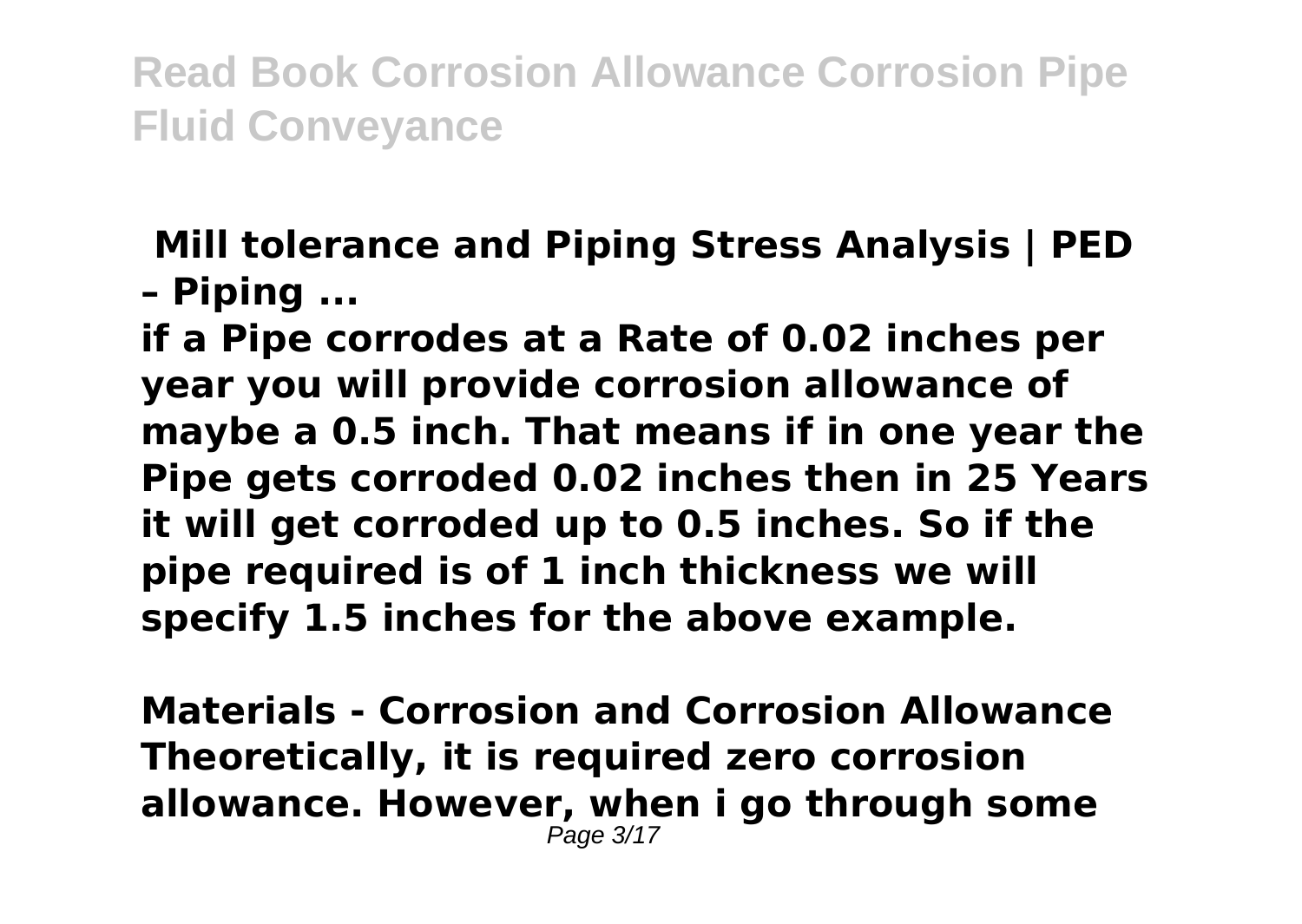**standard pipe class, I noticed that some companies did included 1.5mm corrosion allowance for SS material (304/304L and 316/316L). Could you advice based on what basis, 1.5mm is added? Who is the party that confirm the requirement of 1.5mm corrosion allowance?**

**asme b31 "corrosion allowance value" - Pipelines, Piping ...**

**Corrosion allowance, abbreviated as CA, is the amount of material in a pipe or vessel that is available for corrosion without affecting the pressure containing integrity.. In all piping** Page 4/17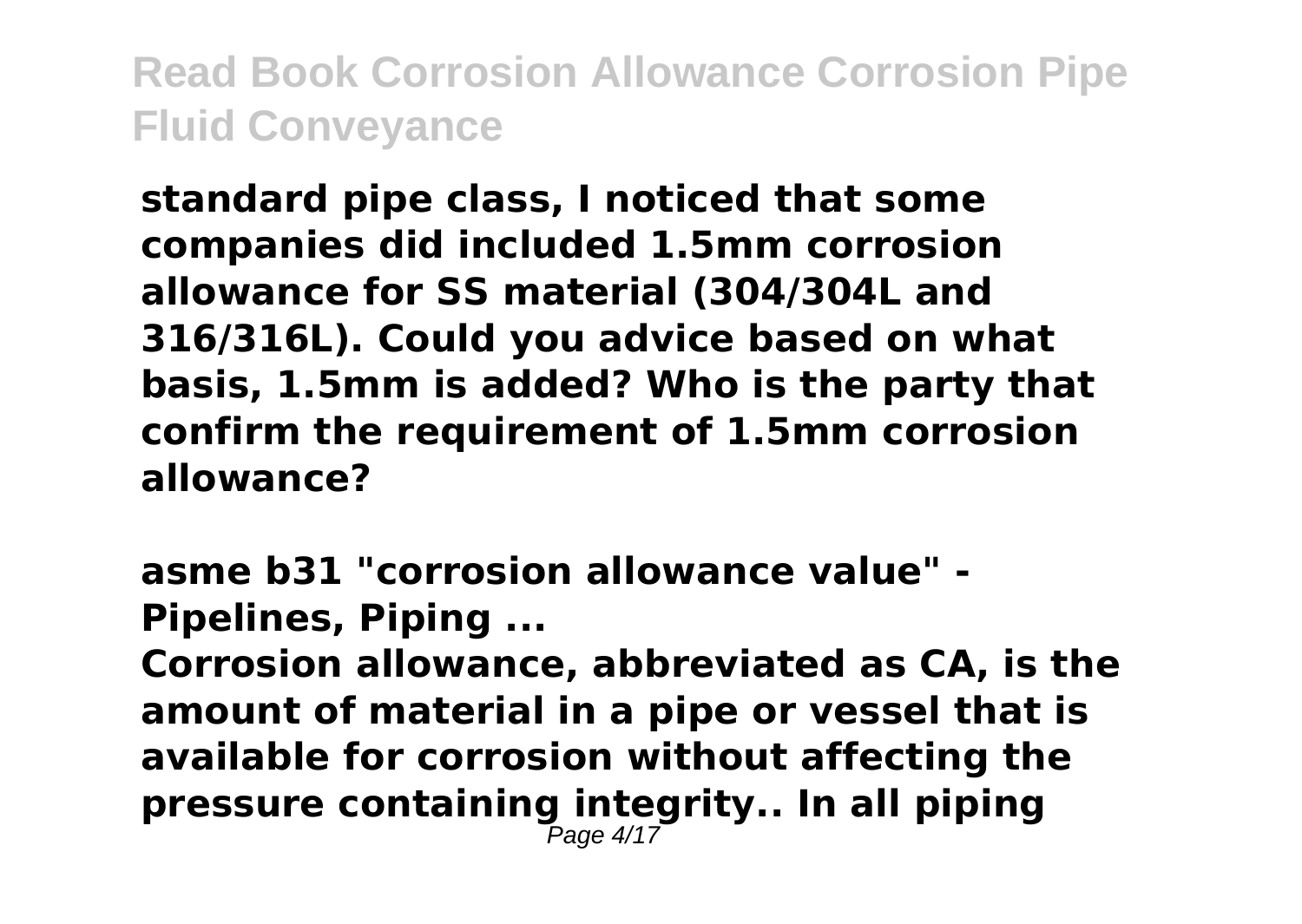**systems, the expected corrosion rate may be constant or change with time.External corrosion (atmospheric corrosion, dampness in the soil, or chlorides from insulation) may be a factor.**

**Corrosion Allowance - piping-designer.com The corrosion allowance of the pipe material is decided by the process department. The material engineer decides the pipe material type per fluid nature and design conditions. Manufacturing type (seamless or welded) is decided upon the line size and the process requirements. You can get line size from the line list or P&ID.**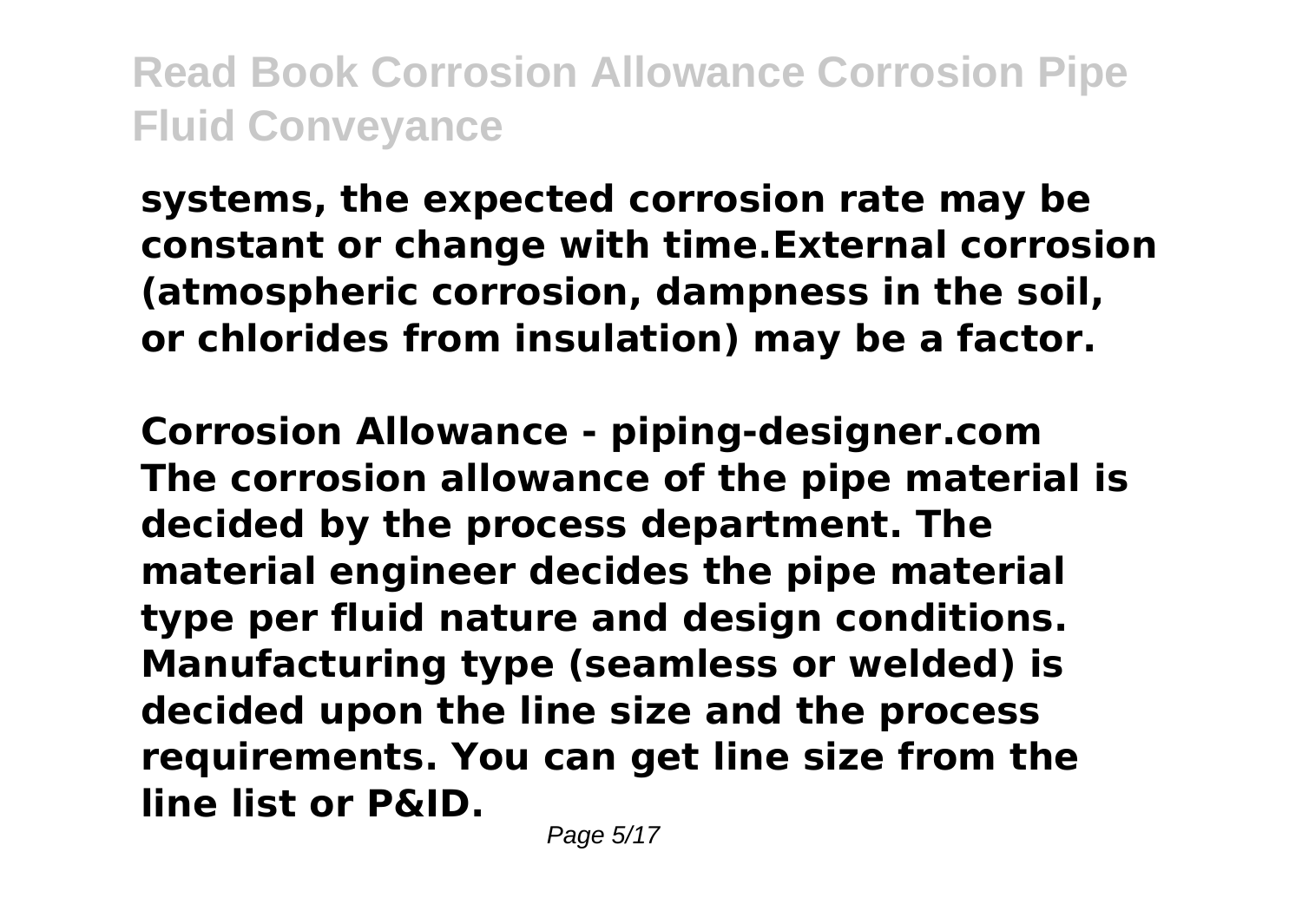#### Mag flowmeter corrsion probluem - ASAD **SHAIKH**

**Corrosion allowance is calculated from the corrosion rate per year (depending on pipe material, temperature, atmosphere, type of fluid, concentration,…) and the expected life of the pipe. Values of mill tolerance are defined in the material standards.**

**The Epidemic of Corrosion, Part 1: Examining Pipe Life I Others are correct that corrosion allowance should not be used as a crutch for choosing the** Page 6/17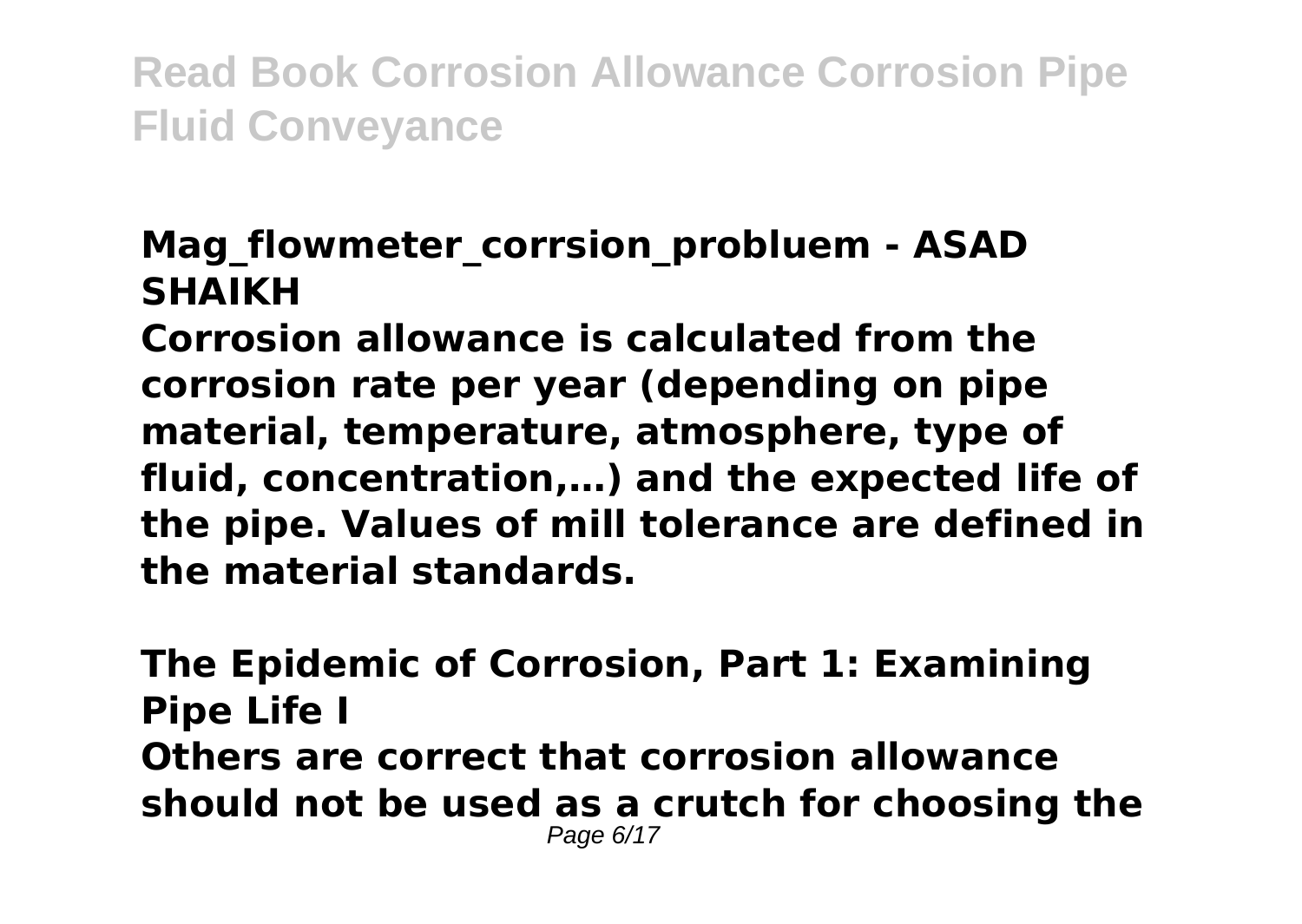**wrong material. On the other hand not specifying a corrosion allowance says that the first time you measure any point at the minimum thickness you have reached equipment retirement with no lead time for planning or procurement.**

**Pipe: Industrial Use and Applications - Punchlist Zero**

**the corrosion engineer should define the corrosion allowance of the process piping for each service fluid. The value will be vary for each plant. Normally if you work for Oil and Gas Company or other World-class company, you** Page 7/17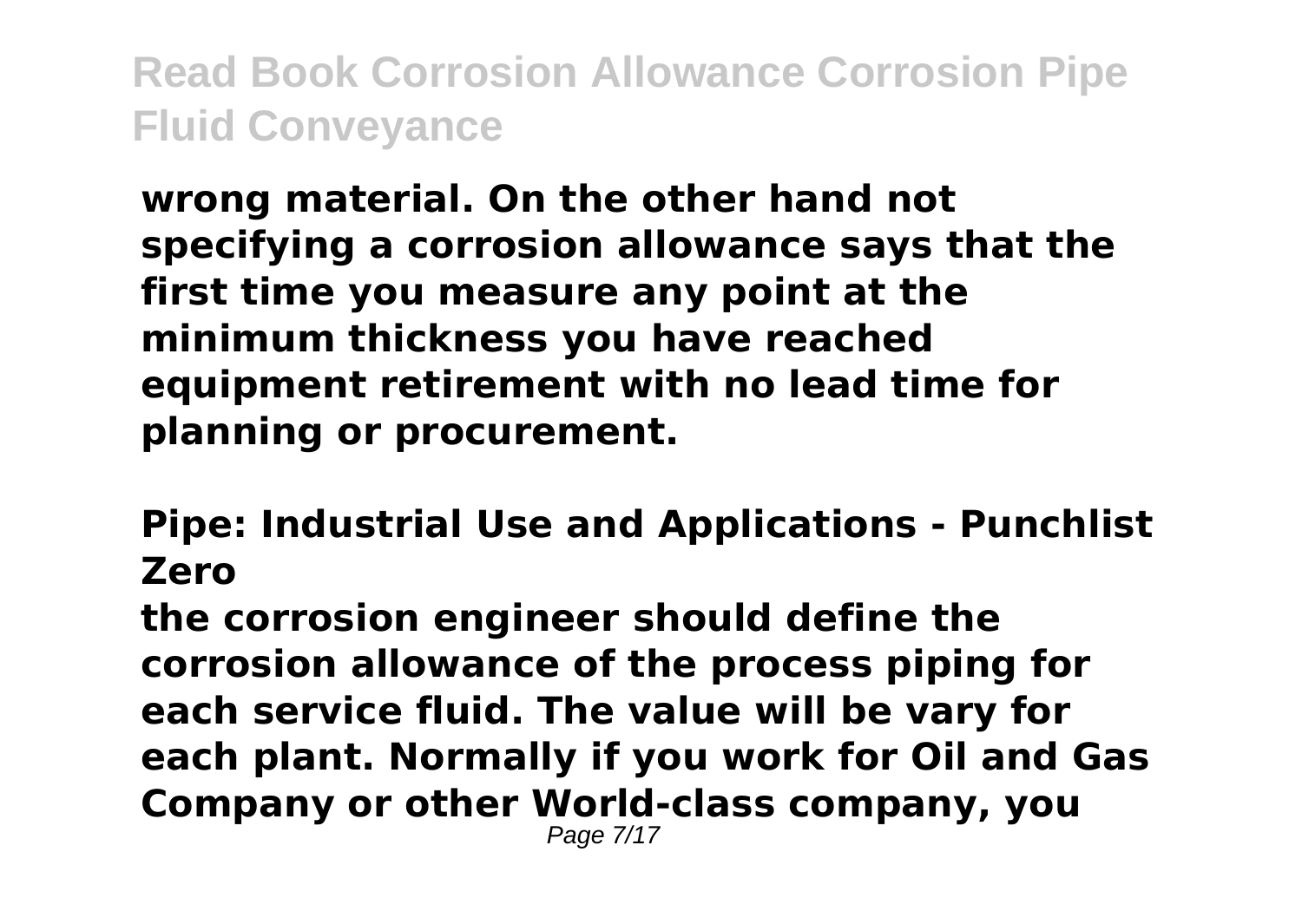## **can find it in the corrosion monitoring procedure.**

**Vessel Corrosion Allowance - PV Elite - Help - Hexagon PPM**

**A standard corrosion allowance of 1/16″ is used unless the project requires a higher limit. The base materials of carbon steel are much affordable than stainless steel and alloy. Carbon steel pipe is recyclable, thus making it environmentally friendly. Due to its material composition, even a thin carbon steel tube is heavy.**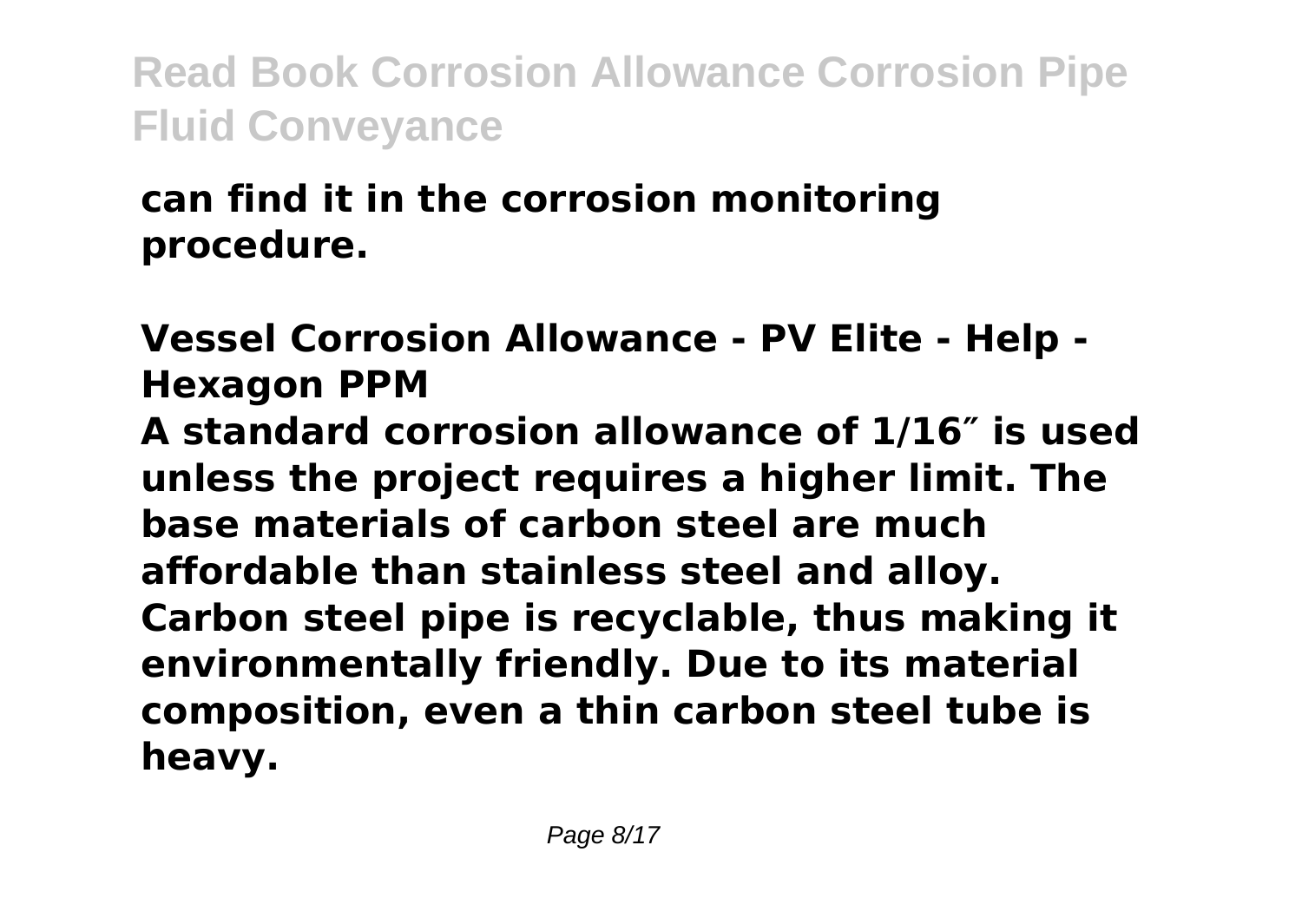#### **Corrosion Allowance - an overview | ScienceDirect Topics**

**Corrosion allowances are normally established by the end user and are somewhat based on personal preferences and industry tradition. 0.062" for piping is a common CA; however, you are free to set whatever corrosion allowances you wish, unless a state or local agency has adopted and superceded B31.3. To specify the pipe, add the CA to the ...**

**The Online Hub for Corrosion Professionals Flow velocity affects CO 2 corrosion rate in two primary ways: • The CO 2 corrosion mechanism** Page  $9/17$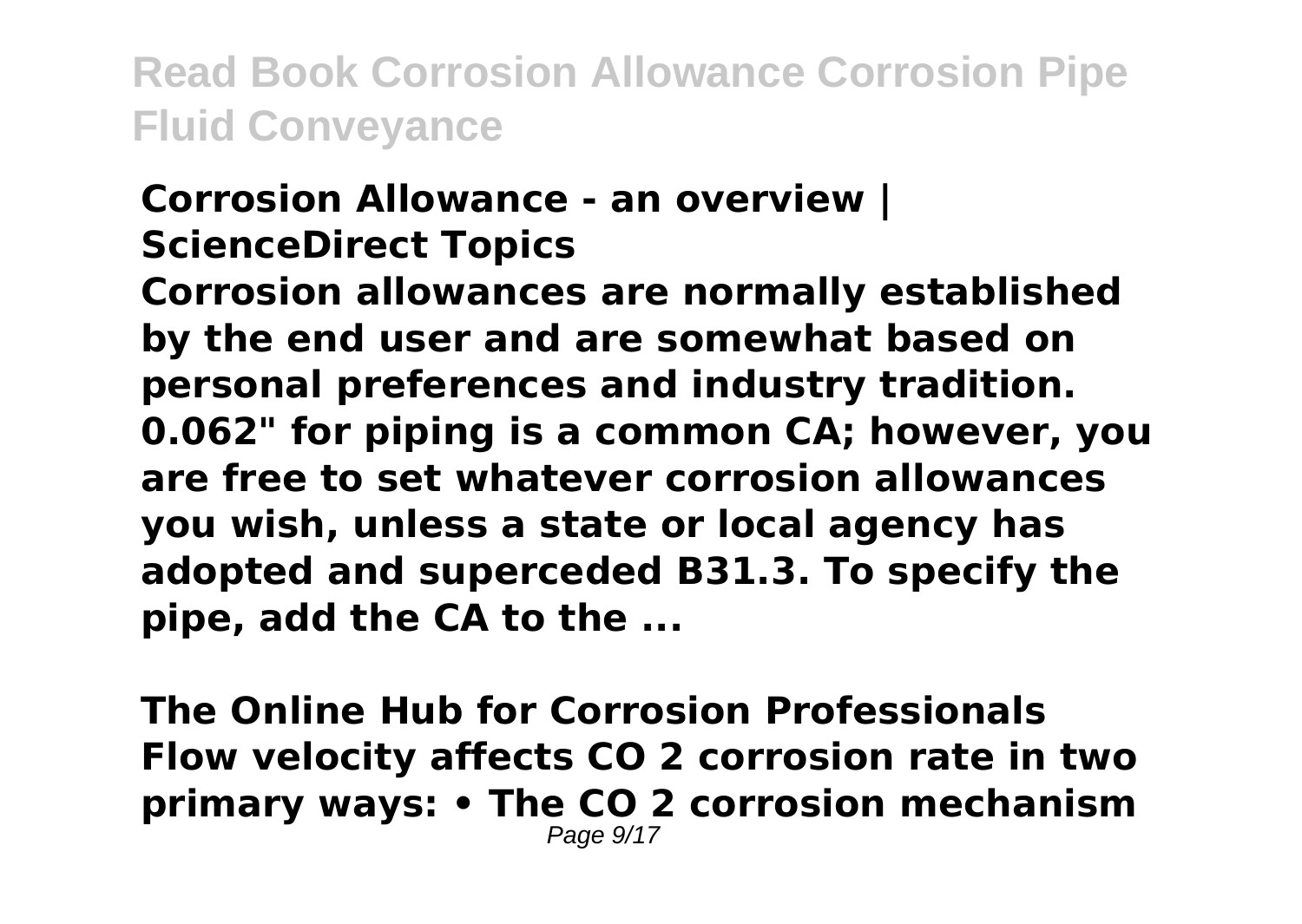**has a mass transfer element (movement of the reactants H 2 CO 3 and or HCO 3 - and/or the pipe wall) as well as that due purely to the acidity (H + concentration) • Above a critical velocity (Vmax) flow effects may disrupt a surface scale and cause increased corrosion • More recent developments ...**

**Corrosion Allowance Corrosion Pipe Fluid Corrosion Allowance general. The corrosion allowance is a measure which is used in the maintenance applications. A corrosion allowance of 3.0 mm means that e.g. a wall thickness without any problem may be decrease** Page 10/17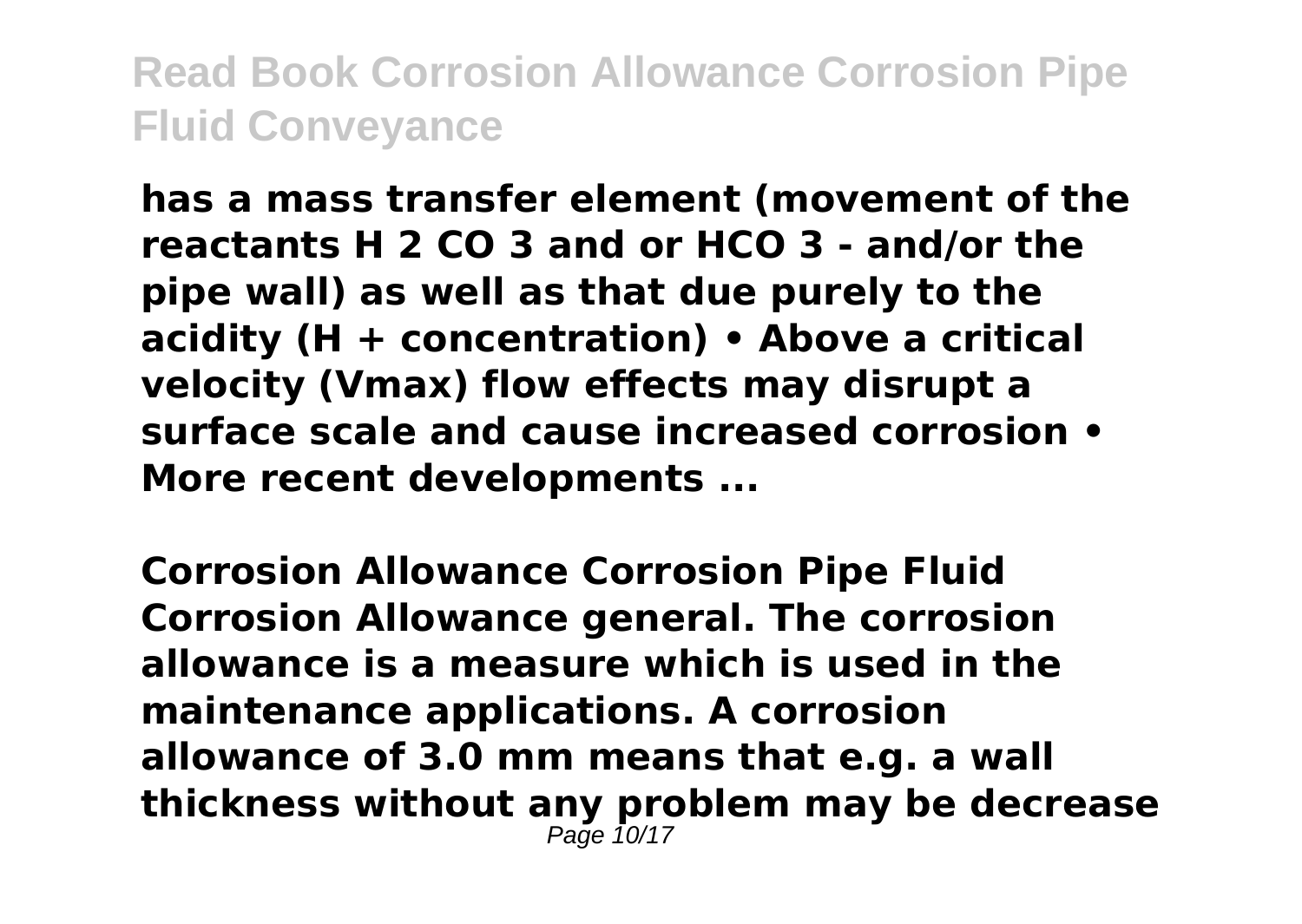**with 3.0 mm. Mind you, that does not mean than the minimum wall thickness is achieved and the object has reached its end of life.**

**Corrosion-allowance-in-diaphragm-seal-materialselection ...**

**Various corrosion-control measures are available, one or more of which might be appropriate. Before procurement of a pipe material, the full life-cycle costs must be considered and compared against an alternative pipe material, because corrosion for metallic pipes may occur at any life-cycle stage. Materials selection,**

Page 11/17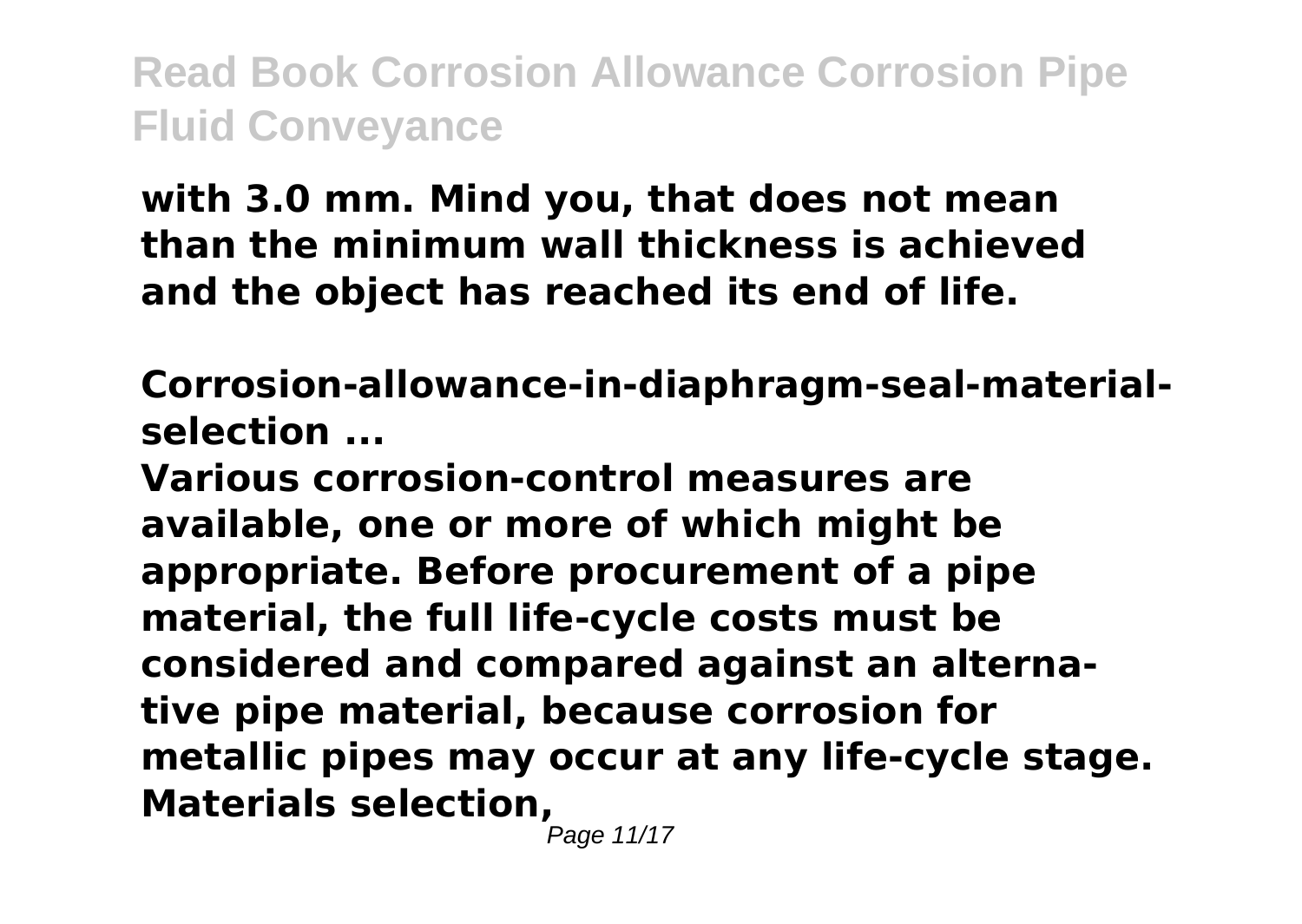**ASME B31.3 Process Piping - PSIG The Corrosion Allowance node (the CorrosionAllowance sheet in the Piping Specification.xls workbook) specifies the corrosion allowance used in the calculation of piping commodities wall thickness where the thickness is not specifically included in the piping materials class.. The use of the Materials Category property and the Fluid Code property is optional.**

**Pipe Thickness Calculation for Internal Pressure - Make ...**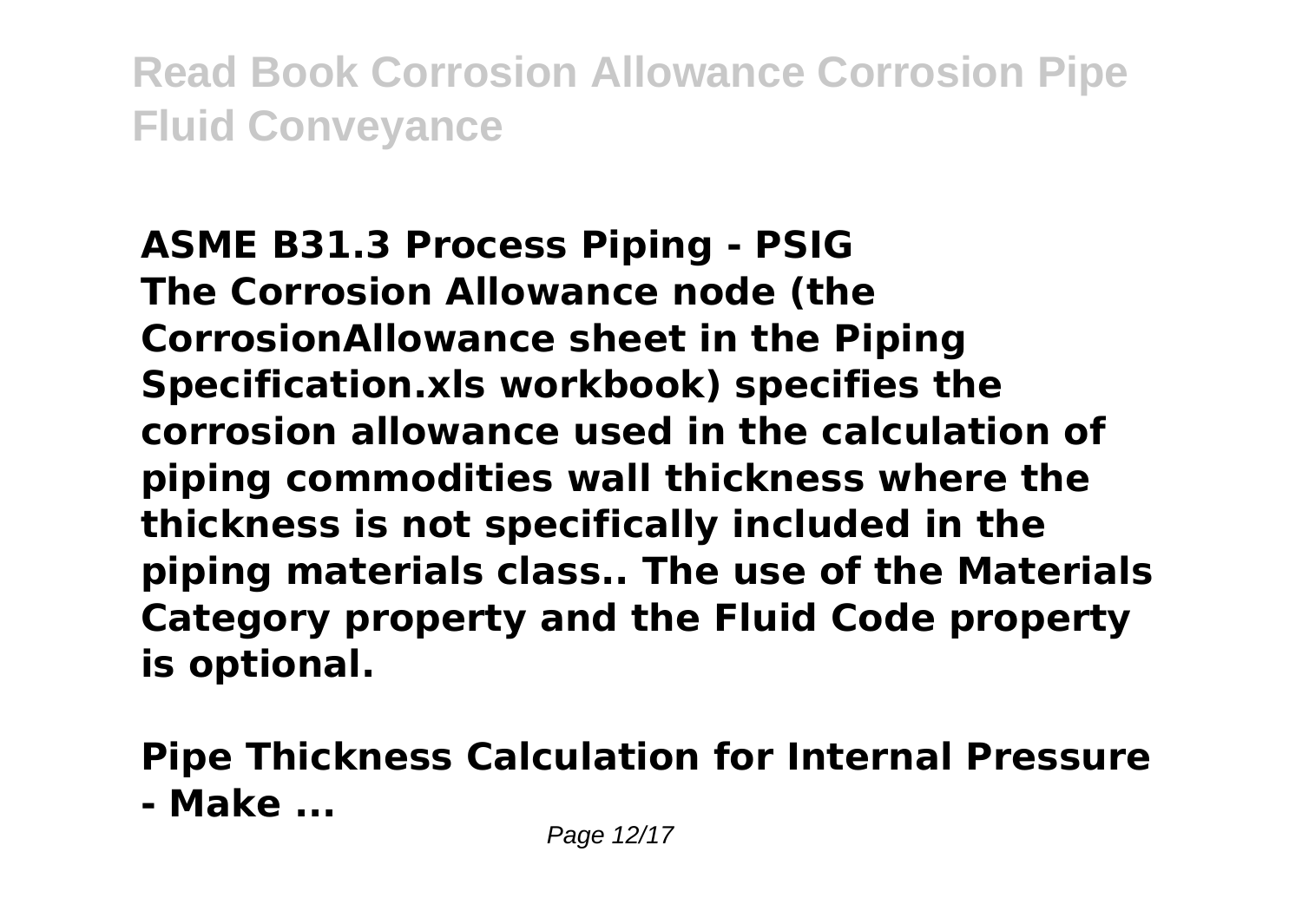**The designer will decide the amount of corrosion allowance based on the fluid service, material chosen for construction, and owner–user requirements for life expectancy Plain carbon steel, in many instances, will require only a 0.125-in. (3 mm) allowance**

**"Calulating a Corrosion Allowance for ASME B31.3 Piping" Corrosion / Erosion rate of a process fluid is usually provided in Piping material specifications (PMS) in rare cases if absent consult with material engineer. The Exact counter to Corrosion is Corrosion Allowance. ... I** Page 13/17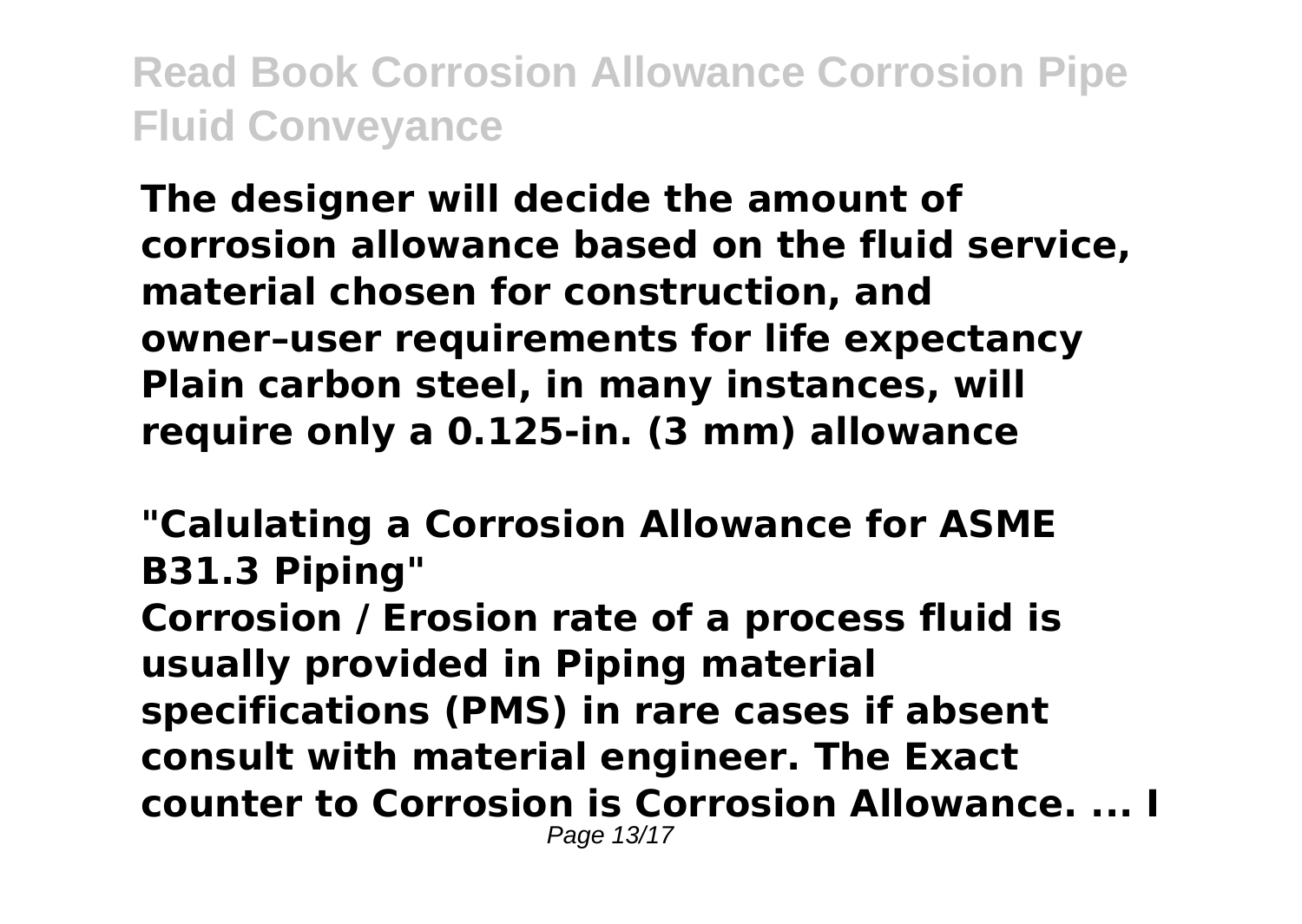**have come across pipe with corrosion /erosion rate as high as 0.125 inches / year for Duplex 2205 pipes.**

**MATERIALS SELECTION - standard.no Straight Pipe Wall Thickness Workshop: What is the required nominal pipe wall thickness for the following case: Styrene monomer service ASTM A53 Gr B ERW carbon steel pipe Design pressure and temperature from Problems 1 and 2, page 24 of the supplement. S = 20,000 psi (138 MPa) - verify Corrosion allowance = 1/8" (3.2 mm) Socket welding thru ...**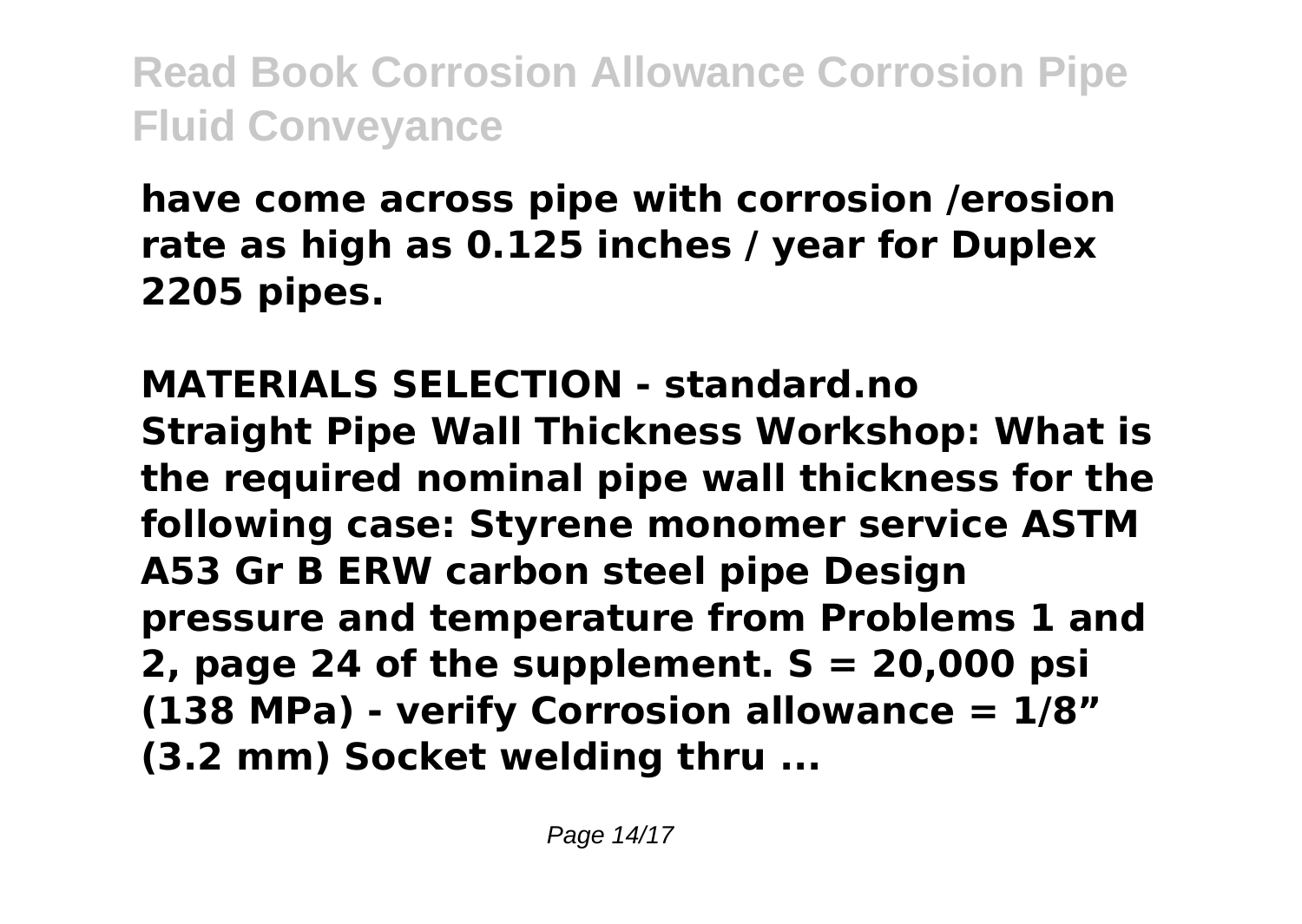### **Corrosion Allowance - Intergraph Smart 3D - Help**

**Enter the allowance given for corrosion. The software adjusts the actual thickness and the inside diameter of the vessel and adjusts the actual thickness and the outside diameter of the stay plate/bar. Some common corrosion allowance values are: 0.0625 - 1/16" 0.1250 - 1/8" 0.2500 - 1/4"**

**pipe thickness calculation as per ASME B31.3 design code ... The online hub for corrosion professionals. Learn more about CUI, surface prep, coatings** Page 15/17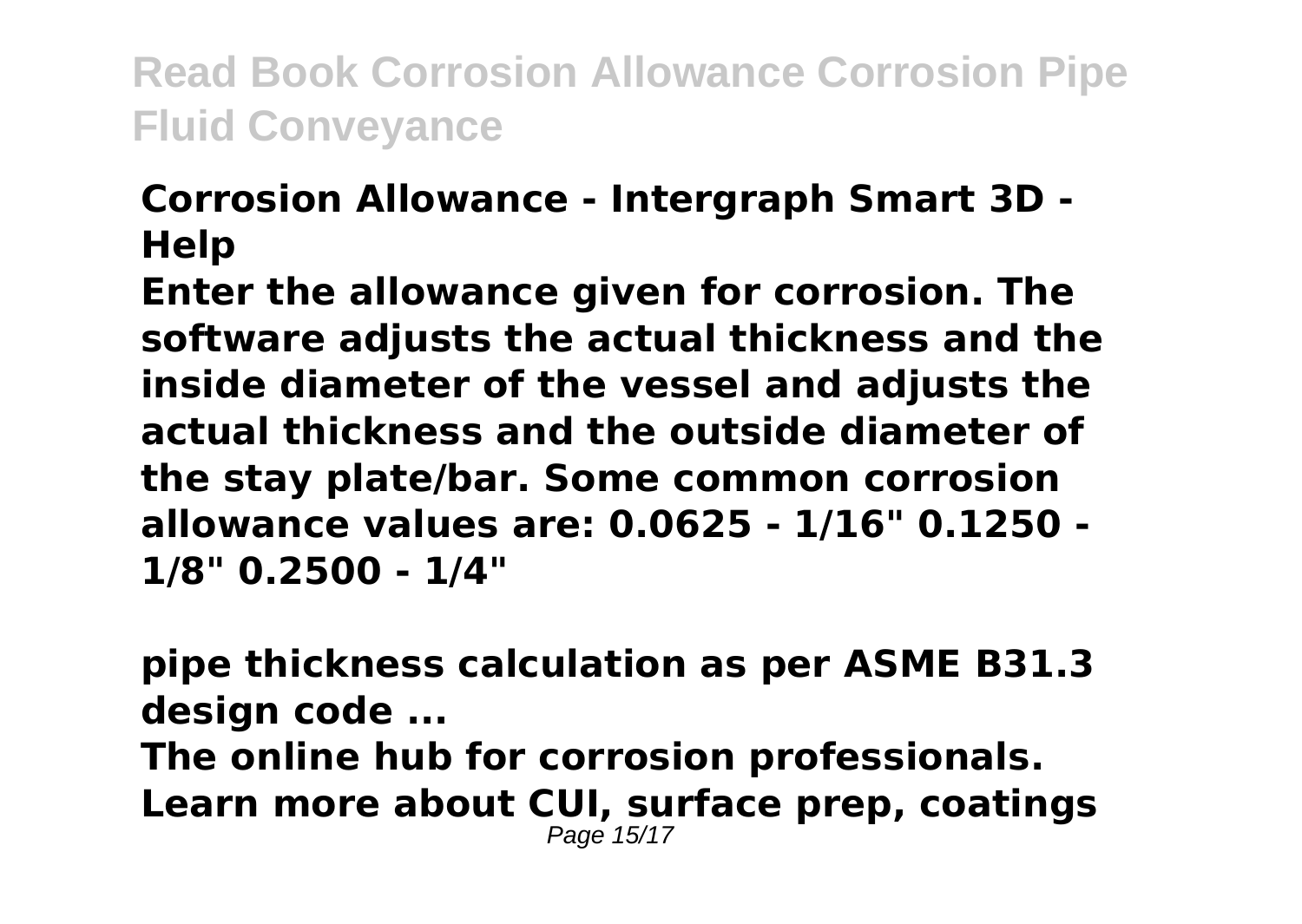#### **and other topics in the corrosion industry.**

**Corrosion Allowance for Stainless Steel Pipes - Pipelines ...**

**Corrosion allowance is a complicated function of what can be many variables, only a few of which are material(s), fluid properties, temperatures and experience. Best to ask a corrosion engineer, although even that might not give you an acceptable answer.**

**Corrosion Allowance for Service Pipe Line - CR4 Discussion ...**

**5.3.1 Corrosion allowance For carbon steel** Page 16/17